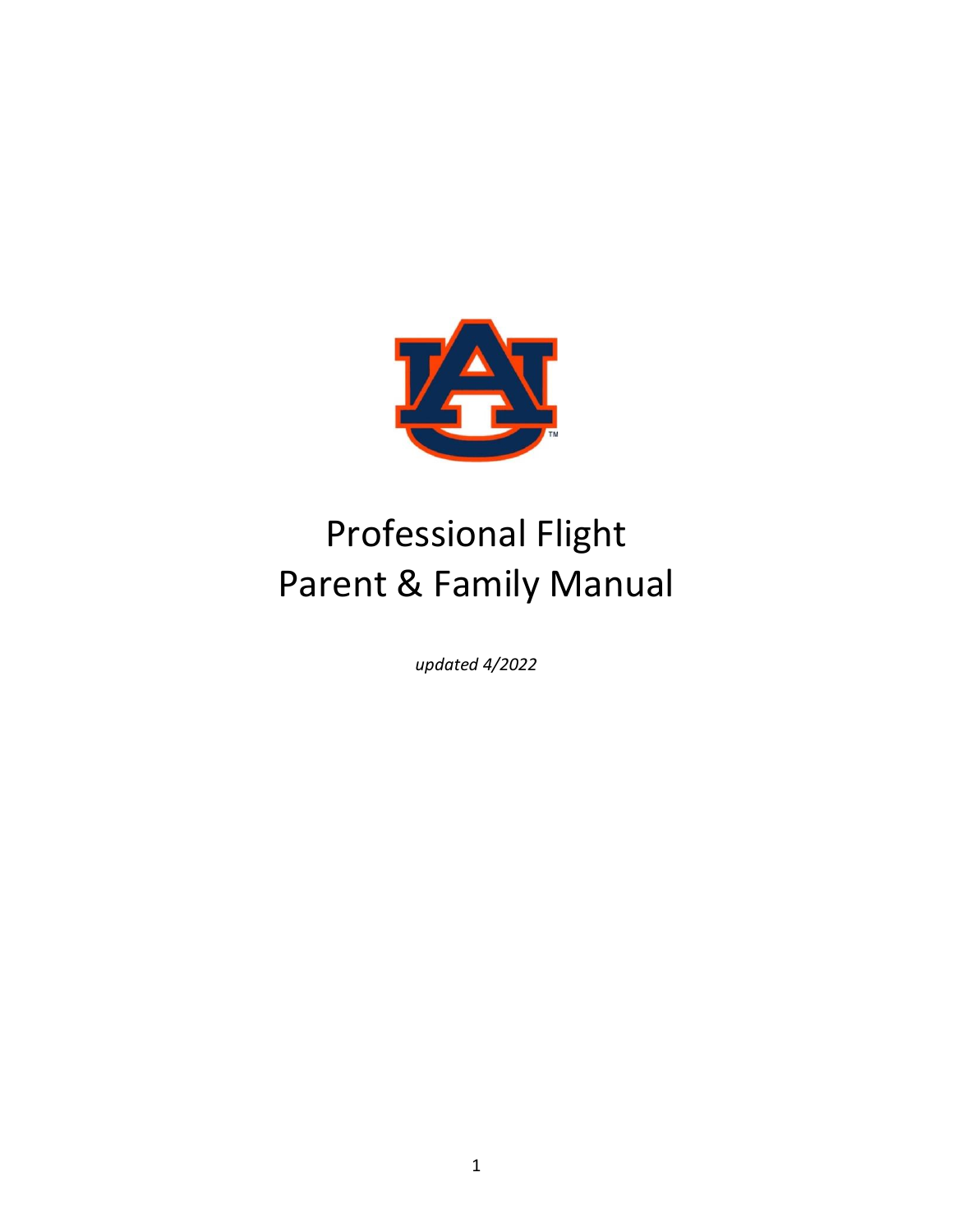### Welcome to Auburn Aviation!

*The information contained in this handbook is designed to share information with parents and family members of Professional Flight students.*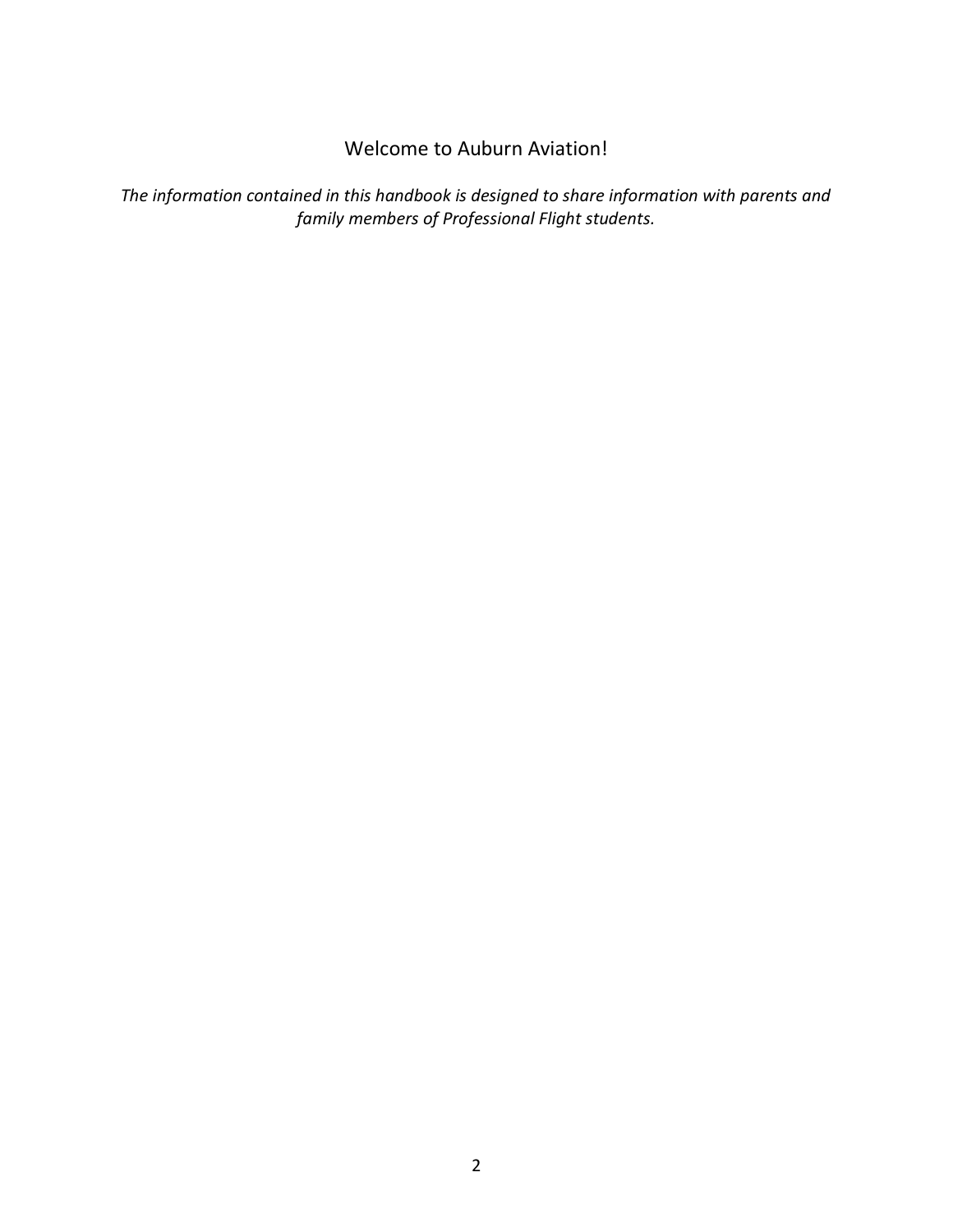# **Family Education Rights & Privacy Act**

Th[e Family Educational Rights and Privacy Act of 1974](https://www2.ed.gov/policy/gen/guid/fpco/ferpa/index.html) (also known as the Buckley Amendment or FERPA) is a Federal law that protects the privacy of student education records. The Act provides the following rights to students:

- Students have the right to inspect and access their educational records.
- Students have the opportunity to have the records amended.
- Students have some control over the disclosure of information from their records.

The intent of the legislation is to protect the rights of students and ensure the privacy and accuracy of student records. The act applies to all institutions that are recipients of federal aid administered by the Secretary of Education.

Examples of Educational Records:

Student Grade Records

Student Account Records Transcripts

Financial Aid Records (this includes flight billing)

Admission Application Records

**All Professional Flight students will have the opportunity to complete a FERPA waiver at the safety meeting or may e-mail their Academic Advisor to obtain a copy.**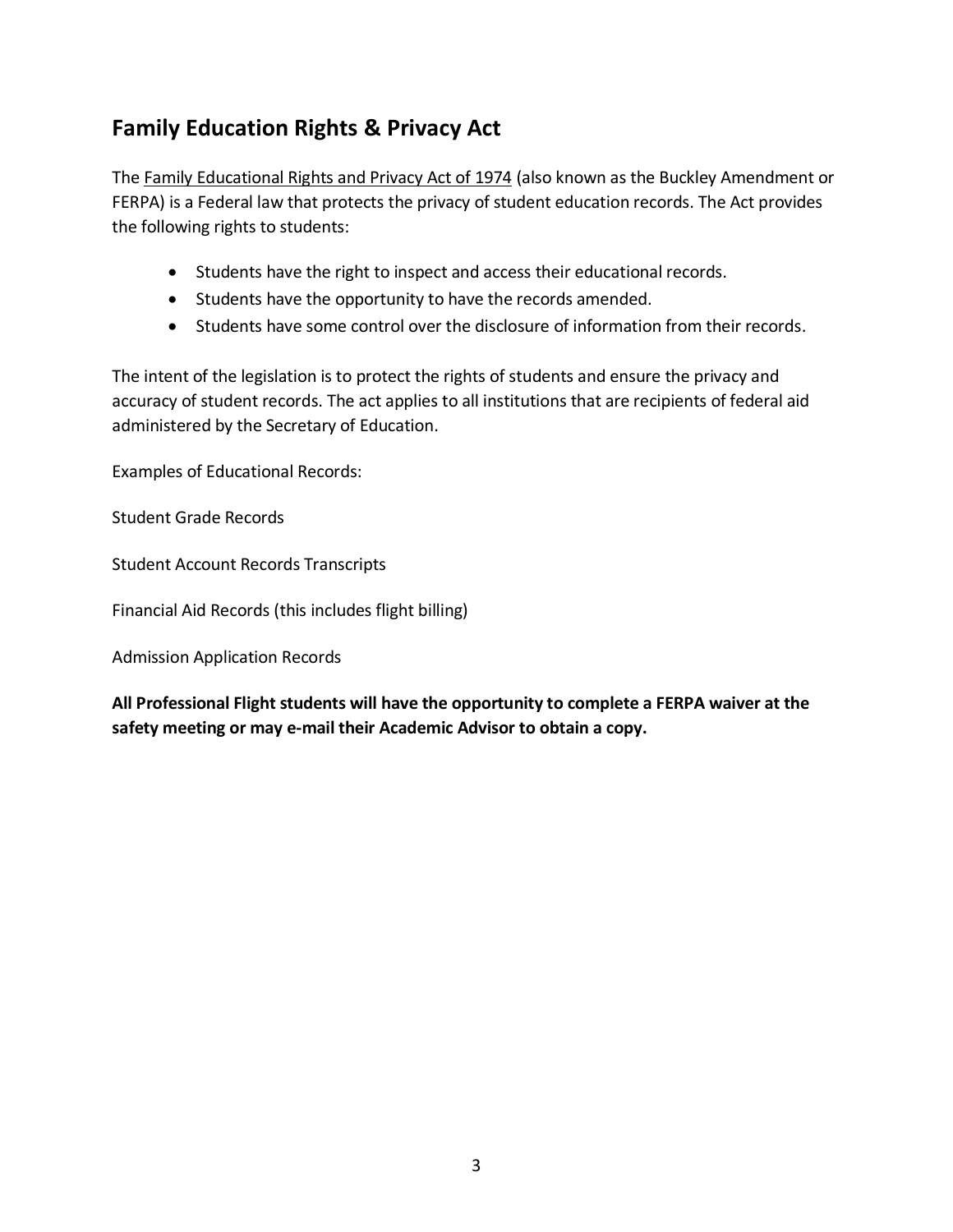# **Professional Flight Administration**

Professional Flight is comprised of a staff of experienced aviation professionals dedicated to ensuring that students receive the best aviation education possible. The Department Head, Chief Instructor, Assistant Chief Instructor(s), Supervisor Flight Instructors, Flight Instructors, Flight Operations Coordinator, Flight Scheduling, Flight Dispatchers, and Fleet Maintenance personnel are all here to assist you in achieving your aviation education goals.

| <b>Title</b>                                                        | <b>Name</b>             | <b>Office Location</b>                                                         |
|---------------------------------------------------------------------|-------------------------|--------------------------------------------------------------------------------|
| Director, School of Aviation &<br>Delta Air Lines Endowed Professor | Dr. James Witte         | <b>Terminal Building</b><br>$2nd$ floor                                        |
| Program Coordinator &<br>Delta Air Lines Assistant Professor        | Dr. James Birdsong      | <b>Terminal Building</b><br>$2nd$ floor                                        |
| Chief Flight Instructor                                             | Wayne Ceynowa           | Delta Air Lines Aviation<br><b>Education Building</b><br>$2nd$ floor           |
| Assistant Chief Flight Instructor                                   | <b>Bart Nelson</b>      | Delta Air Lines Aviation<br><b>Education Building</b><br>$2nd$ floor           |
| Assistant Chief Flight Instructor                                   | <b>Keith Williams</b>   | Delta Air Lines Aviation<br><b>Education Building</b><br>$2nd$ floor           |
| Assistant Chief Flight Instructor                                   | Vacant                  | Delta Air Lines Aviation<br><b>Education Building</b><br>$2nd$ floor           |
| <b>Flight Operations Coordinator</b>                                | <b>Ellen Brooks</b>     | Delta Air Lines Aviation<br><b>Education Building</b><br>$2nd$ floor           |
| Academic Advisor                                                    | Meredith Walkup         | Delta Air Lines Aviation<br><b>Education Building</b><br>$2nd$ floor           |
| <b>Flight Scheduling</b>                                            | <b>Chelsie Williams</b> | Delta Air Lines Aviation<br><b>Education Building</b><br>2 <sup>nd</sup> floor |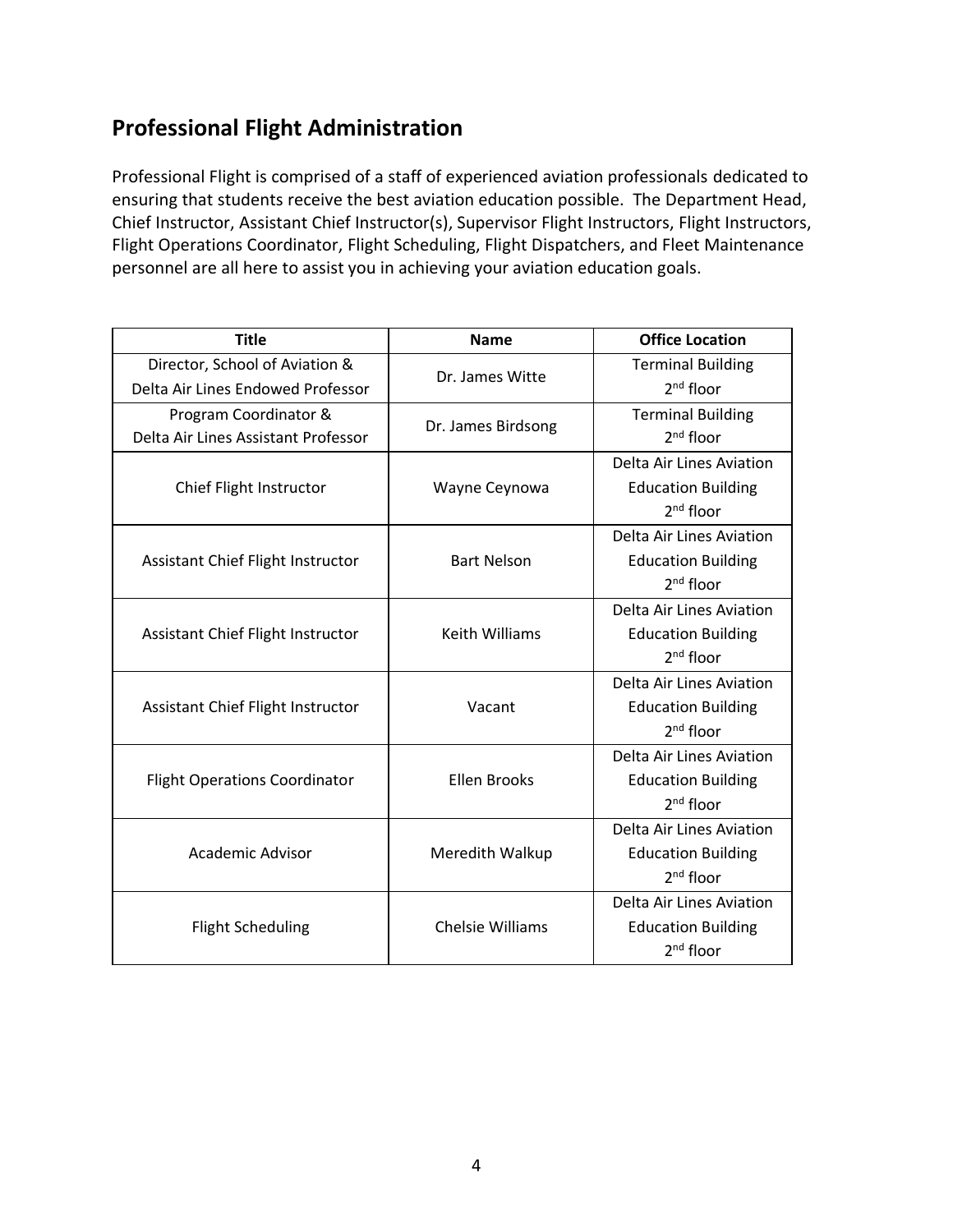The **Assistant Chief Flight Instructors** are responsible for overseeing student progress and working with the flight instructors to ensure that students are making satisfactory progress in their course, and assisting the flight instructors in resolving any issues that may be encountered.

**Flight Instructors** are responsible for providing the training, guidance, and mentoring necessary to achieve pilot certifications, and instilling the discipline necessary for ensuring that students conduct all flight operations to the highest level of safety possible. Throughout students' Professional Flight experiences, they are encouraged to speak with their flight instructors to answer any questions they may have, or resolve any issues. If the flight instructor is not able to assist the student, they are encouraged to speak with their flight instructor's supervisor to resolve your question or issue (see table below).

### **Help or Action**

The following is provided to assist the student in the event they are unsure of who to see as the primary point of contact to address a question, issue, or concern:

| Flight Safety Concerns, Safety Suggestions Assistant Chief Flight Instructor, Keith Williams |  |
|----------------------------------------------------------------------------------------------|--|
|                                                                                              |  |
|                                                                                              |  |
|                                                                                              |  |
|                                                                                              |  |
|                                                                                              |  |
|                                                                                              |  |
|                                                                                              |  |
|                                                                                              |  |
|                                                                                              |  |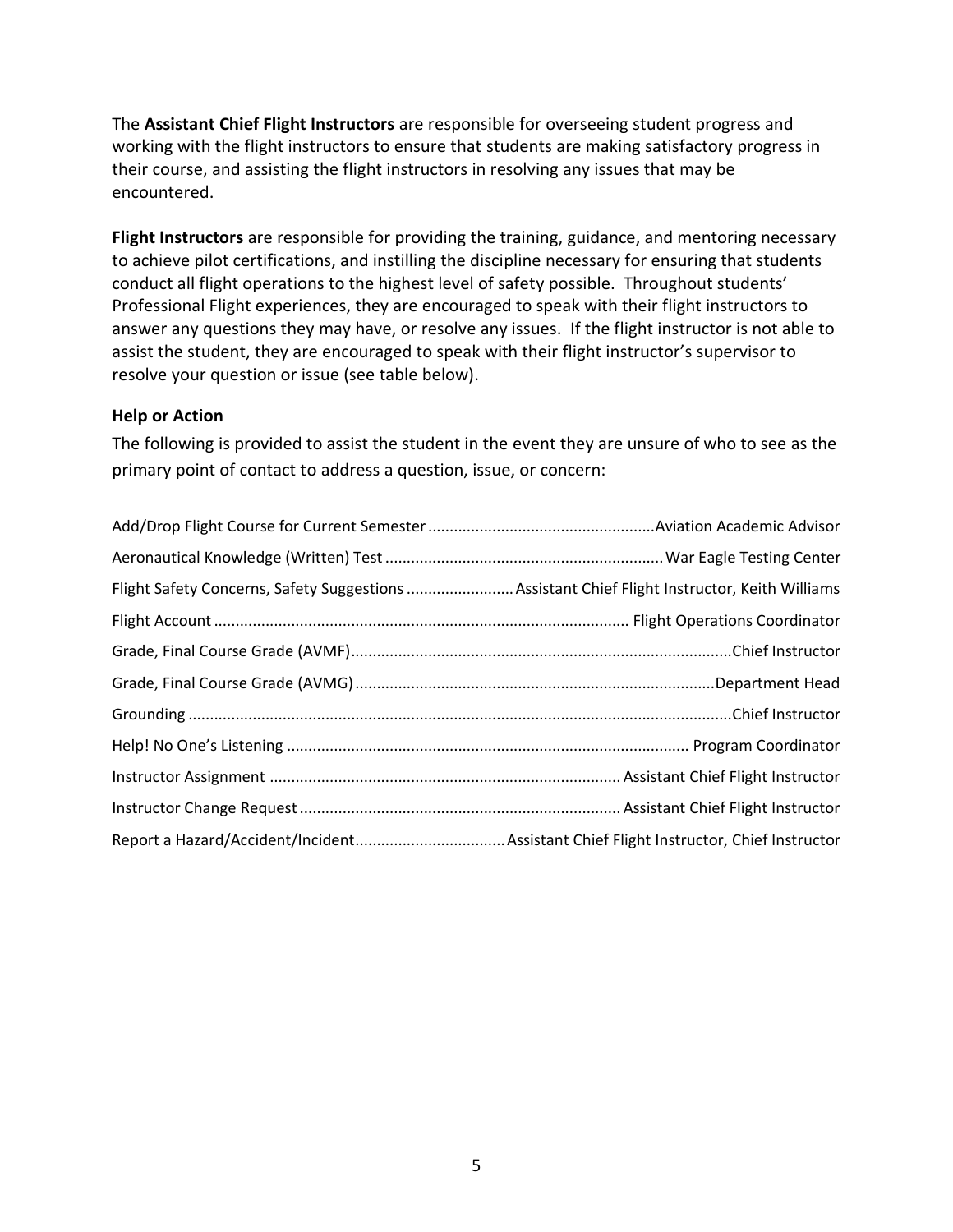# **School of Aviation – Professional Flight**

### **Mission**

The Auburn Aviation team, through education, research, and outreach programs, will develop highly desired graduates and thought leaders who will serve as a positive force in aviation and the world.

### **Program Education Goals**

Our goal is to:

- 1. Develop aviation professionals with exceptional knowledge, skills, and values. Graduates will be highly educated, technically proficient, safety-oriented, and business-minded.
- 2. Develop aviation professionals that advance global aviation. Graduates will have a global perspective and embrace diverse cultures and ideas. Graduates will recognize historical trends, current issues, and emerging opportunities.
- 3. Develop aviation professionals who aspire to lead. Graduates will champion integrity, cultivate professional and personal growth opportunities, subscribe to a philosophy of lifelong learning, and lead by serving others.

### **Curriculum in Professional Flight**

The **Professional Flight** degree offers a quality aviation education that provides a solid foundation of aeronautical knowledge and piloting skills expected by professional aviation organizations and necessary for success in the aviation industry.

Auburn University is an FAA-approved Part 141 pilot school. Flight operations are conducted at the Auburn University Regional Airport (KAUO), located less than three miles from campus.

Degree certifications and ratings include Private Pilot Certification, Instrument Rating, Commercial Pilot Certification, Multi-Engine Rating, Certified Flight Instructor (CFI), CFI with Instrument Rating, and Multi-Engine Instructor (MEI). One advanced pilot or flight instructor certification/rating MUST be completed at Auburn to be Restricted ATP (R-ATP) eligible, the ground and flight training for the instrument rating and commercial pilot certificate must be completed at Auburn. NOTE: Commercial Pilot Certification, Single Engine is available as an addon, but is not considered part of the Professional Flight degree.

**[Professional Flight Curriculum Model](https://bulletin.auburn.edu/undergraduate/collegeofliberalarts/departmentofaviation/professionalflight/)**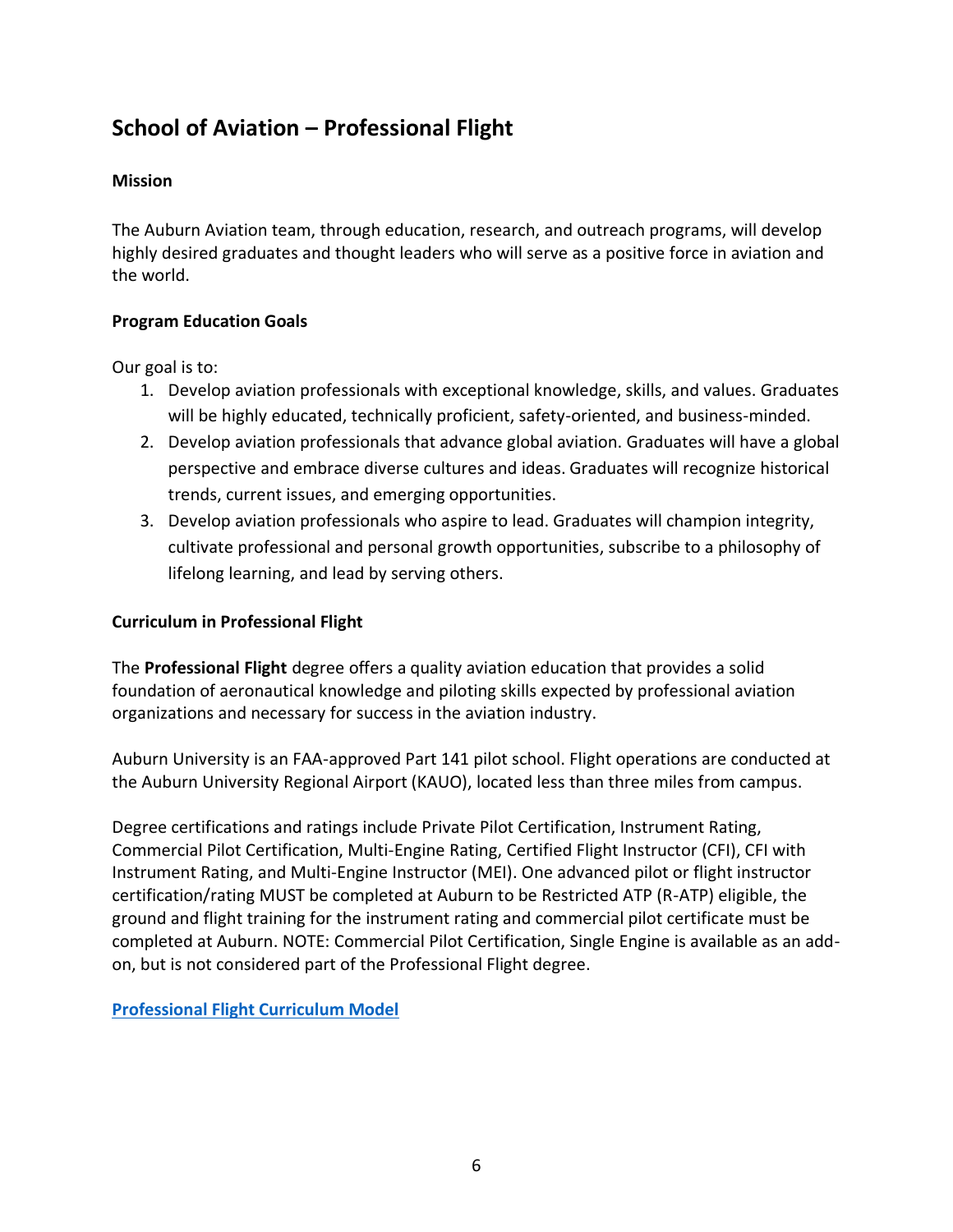### **Student Learning Outcomes**

Students graduating from the Professional Flight degree, B.S. program will:

- 1. Conduct aviation operations in a professional, safe, and efficient manner.
- 2. Describe historical trends, current issues, and emerging opportunities in aviation.
- 3. Apply effective oral and written communication skills to function effectively in the aviation environment.
- 4. Articulate the value of integrity, lifelong learning, and building diverse teams in serving and leading others.
- 5. Possess the necessary knowledge, skills, and attitude to competently and ethically function as a professional pilot in the aviation industry.

### **Academic Standards**

Professional Flight students must earn a grade of at least C or better in all courses in the major and maintain a minimum 2.70 institutional GPA. The Professional Flight curriculum is designed for progressive development of flight knowledge and skills, and students who earn less than a C will not be allowed to progress to the next course. A course in which a student earns a grade less than a C may be repeated one time only. Successful completion of the repeated course will result in the student being allowed to continue to progress through the Professional Flight degree curriculum. Students who a grade less than C in two or more Professional Flight major courses or maintain an institutional GPA below 2.70 will be required to meet with the department chair and may be considered for dismissal from the program.

### **Advanced Credit**

Per the Professional Flight curriculum model, advanced credit for pilot certification/rating will be granted upon evidence of FAA pilot certificate/rating at the time of enrollment. Evidence consists of the certificate, as well as the knowledge and skills required to exercise the flight privileges associated with the certificate. To receive advanced standing credit for pilot certification/rating earned elsewhere, a student must pass a 25-question general knowledge written exam administered by his/her flight instructor and pass a proficiency flight check to Auburn University's End-Of-Course standard for the corresponding FAA certificate/rating. To be considered for advanced credit, incoming students must have their certificates/ratings completed prior to matriculation to Auburn University.

### **NOTE:**

Per the FAA, academic credit and flight training completed outside of Auburn University may not count toward the [Restricted Airline Transports Pilot \(R-ATP\) certificate requirements.](https://cla.auburn.edu/media/urnnx1ie/r-atp-b300-loa-aub-11-22-21.pdf)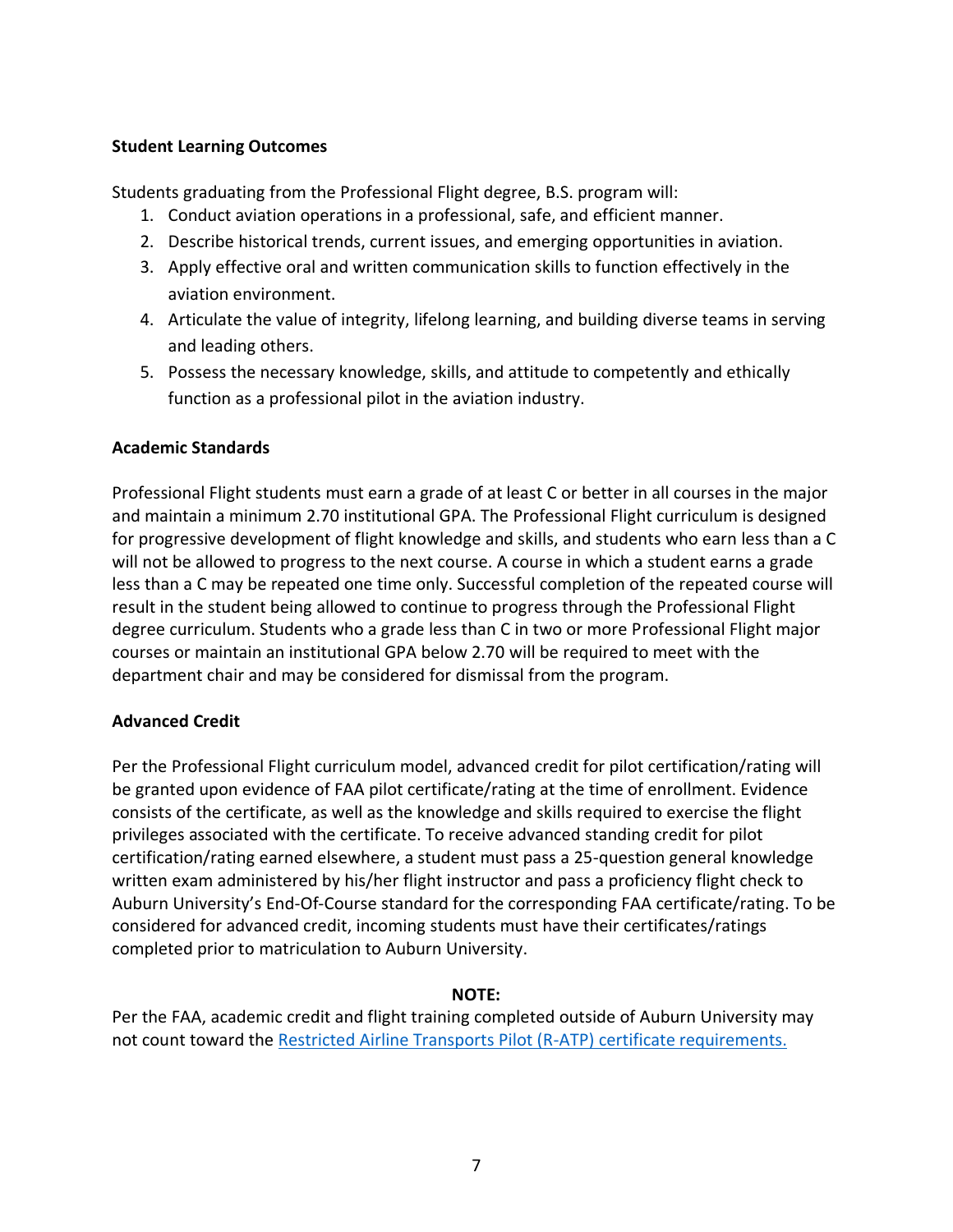# **Flight Operations**

### **Required Documentation**

All Professional Flight students are required to present the following documentation in person to Professional Flight to participate in flight training. Documents may be scanned at the Delta Air Lines Aviation Education Building. New students are encouraged to bring documentation to Camp War Eagle (Freshmen Orientation) or to SOS (Transfer Orientation).

- 1. Proof of US Citizenship (one from list)
	- Original Birth Certificate (with raised seal or other appropriate way to designate 'original') and a government-issued photo identification
	- Valid passport
- 2. FAA 1<sup>st</sup> Class Medical Certificate
- 3. FAA Airmen Certificate(s) if applicable

### **Equipment**

Auburn's flight training aircraft fleet consists of G1000-equipped Cessna 172SP Skyhawks and Piper PA-44 Seminoles. Advanced Aviation Training Devices (AATDs) include Precision Flight Controls DCX Max Flight Simulators and a Frasca Mentor flight simulator. A Flight Deck Solutions Airbus A320 Advanced Fixed Base Procedure training is used for the Professional Flight Capstone course.

Professional Flight students need the following equipment for the flight lab courses: aviation headset, E6B flight computer, flight plotter, and aeronautical charts (paper or electronic), and instrument goggles. A Foreflight subscription discount is available for Professional Flight students.

### **Flight Block Schedules**

Flight blocks are assigned for flight lab courses on MWF or TRS during the fall or spring terms. Flight blocks are assigned M-F during the summer term.

Current students (returning and transfer) are assigned flight blocks based on their academic schedule per the [Auburn University Registration Schedule.](http://auburn.edu/administration/registrar/registration_sched.html)

Incoming freshmen are assigned flight blocks based on their academic schedule following the last Camp War Eagle session and upon completion of TSA security and FAA medical prerequisites.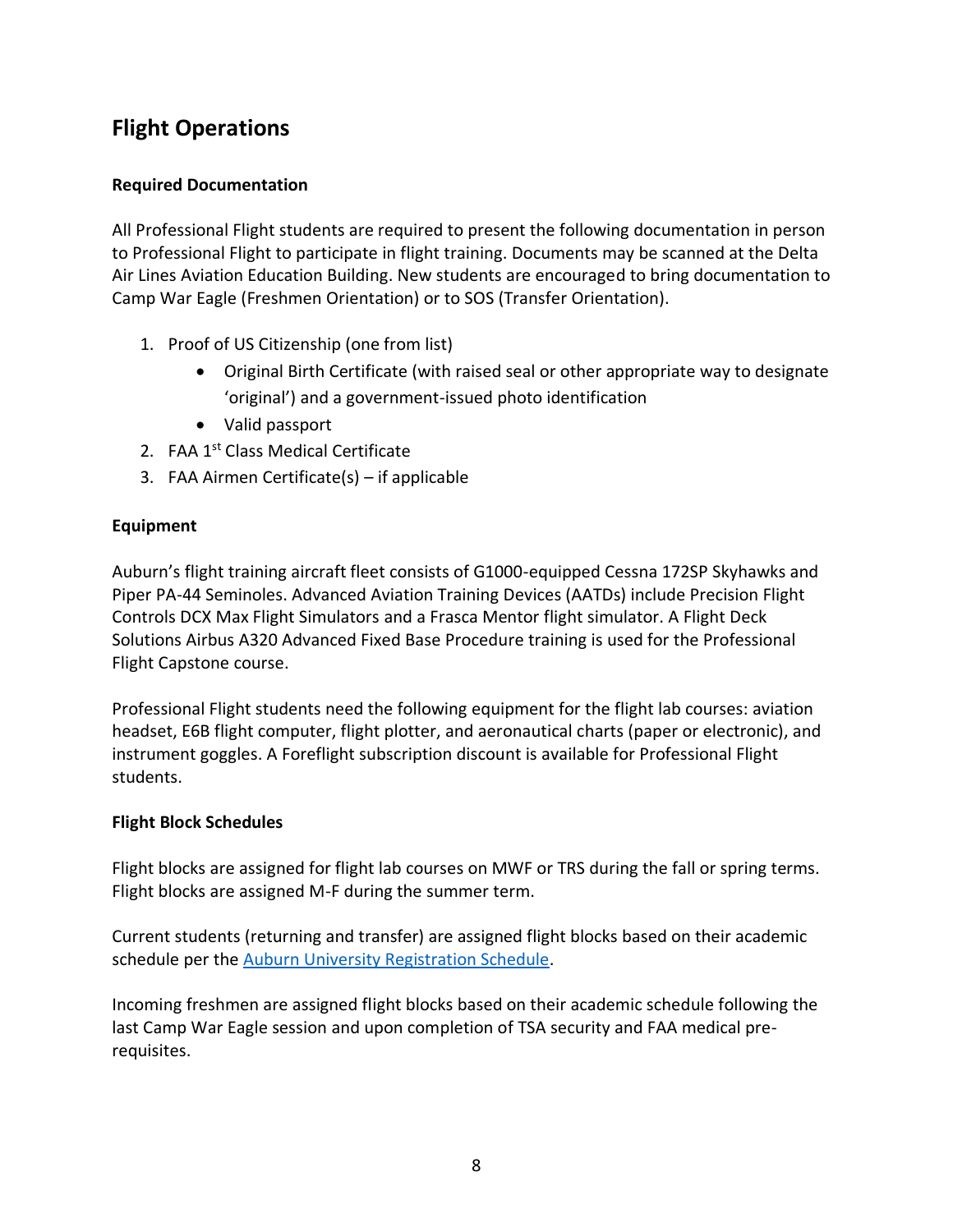Flight labs are scheduled to be compatible with other student classes. All students are responsible for their own academic schedule and assigned block. If a student adjusts their academic schedule, and therefore needs a flight block adjustment, it is their responsibility to notify Professional Flight as soon as possible.

Flight training and flight-related activities are not a reason/excuse to be absent from academic classes. Flight schedulers will consult with students for additional availability to accommodate flight lessons requiring additional times or for conditions of flight reasons (i.e., a cross country or night flight), or for stage check and end of course tests. Any student's decision to be available at a time that conflicts with another scheduled class is a decision made solely by the student.

### **Dress and Appearance Guidelines**

Aviation employers establish dress and appearance guidelines for their employees who in turn reflect their business. Professionalism is essential to success in aviation.

Per the Flight Operations Manual (FOM), during all flight lab activities, the following dress code applies:

- a) Sleeved shirts must fully cover the torso and stomach area (unusually thin or open weave fabrics are not acceptable);
- b) Pants must be appropriate for a professional environment. No shorts, dresses, or skirts;
- c) Shoes must be closed-toe and socks must be worn;
- d) When current or forecast weather conditions warrant, suitable outerwear must be worn or available;
- e) No hats may be worn during the operation of the aircraft;
- f) Fingernail length may not inhibit the manipulation of aircraft knobs, switches, soft-keys, etc.;
- g) Hair must be sufficiently contained to prevent interference with collision avoidance and scanning, or any other safety-related issue;
- h) Attention must be given to personal hygiene to include wearing clean clothing, being free of body odor or excessive cologne or perfume, aftershave, or tobacco odor, and having a clean face, hands, and fingernails;
- i) Stage checks require business casual attire (Polo and dress pants at a minimum).

### **Instructors**

Each student will be assigned an instructor each term. While it is a goal for the student to have the same instructor for the entire term, Professional Flight reserves the right to adjust instructors based on resources.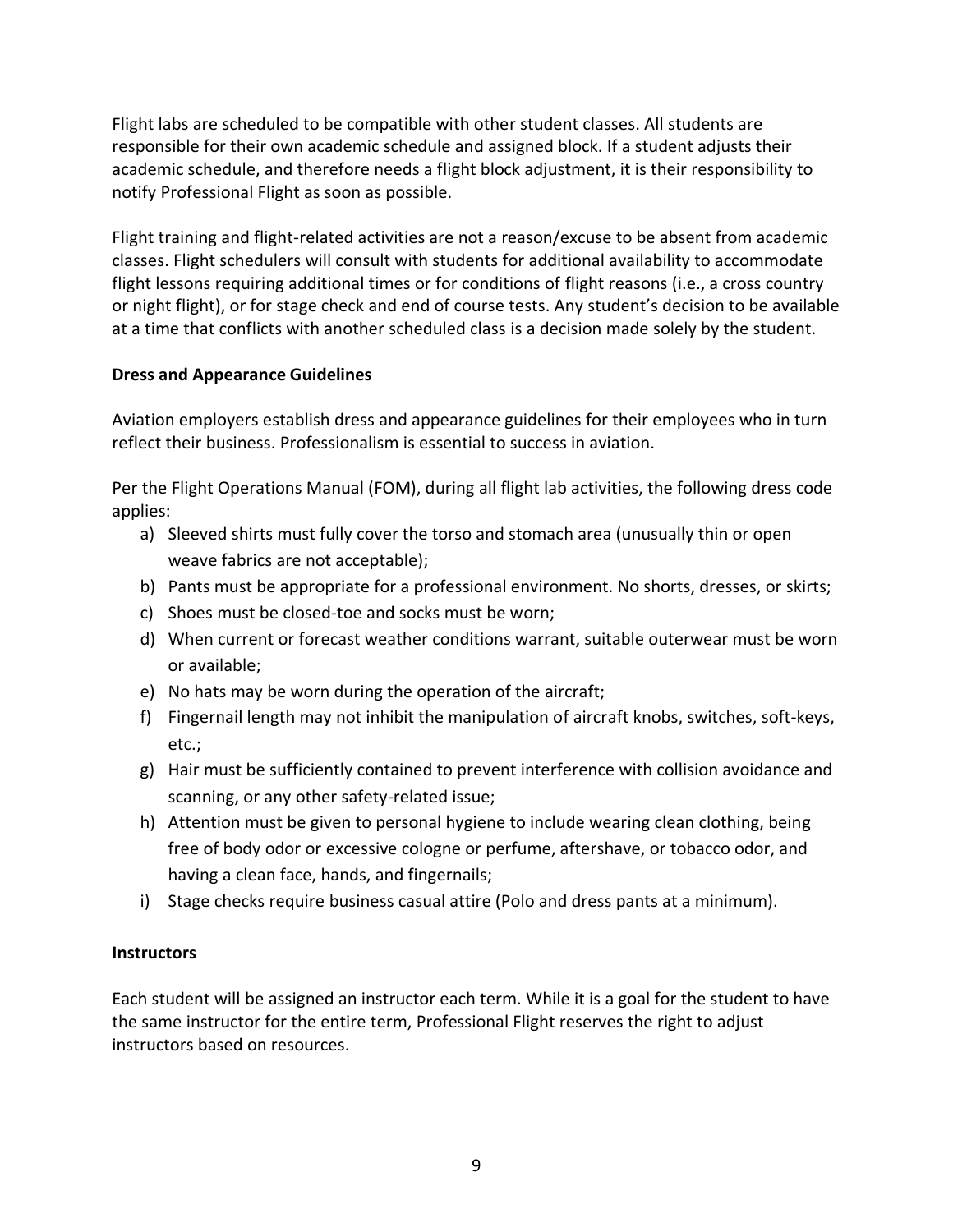### **Flight Lab Incompletes**

Flight Instruction Labs are designed to be completed within a designated term. Student progression, however, is subject to both uncontrollable factors (weather, aircraft maintenance, and flight instructor availability) and controllable factors (student performance.) In order to showcase a student's Standards of Progress, a grade is assigned at the completion of the term, regardless of if the student has successfully finished the course. A grade of "NR" (Not Recorded) is assigned to the course if the student has not completed the course by the end of the assigned term. Students need one registration per flight course.

If the student has not completed the Flight Instruction Lab by the end of the registered term, they may continue flying for course completion. Planned training hours and fees for each Flight Instruction Lab are based on the FAA-approved Training Course Outline (TCO). Students requiring additional instruction beyond those hours listed in the TCO will incur additional flight instruction lab fees that exceed the minimum required to complete the course. Once the student has completed the course, the AU Professional Flight Department will follow Auburn University's [Grade Change Policy](https://bulletin.auburn.edu/Policies/Academic/grades/), changing the "NR" grade to the applicable letter grade.

### **Safety Meeting**

A mandatory Safety Meeting is held every term (fall, spring, and summer) on the evening of the first day of class. Times and locations are announced prior to the meeting. Attendance is required to fly during that term.

### **Airport Transportation**

Students are responsible for arranging their transportation to and from the main university campus to the Delta Air Lines Aviation Education Building. Transportation between the main campus and the Delta Air Lines Aviation Education Building is available via the following:

### Tiger Transit

• Monday – Friday, 7am-6pm (7am-5pm during summer)

Auburn University Department of Campus Safety and Security Night Shuttle

• Monday – Friday, 6pm-7am

Saturday Shuttle

• Saturday – during flight hours, School of Aviation Shuttle. Students must coordinate with flight dispatch no later than three days prior to pick-up. **NOTE**: Flight blocks are not scheduled on Saturday in the summer term, therefore there is no shuttle.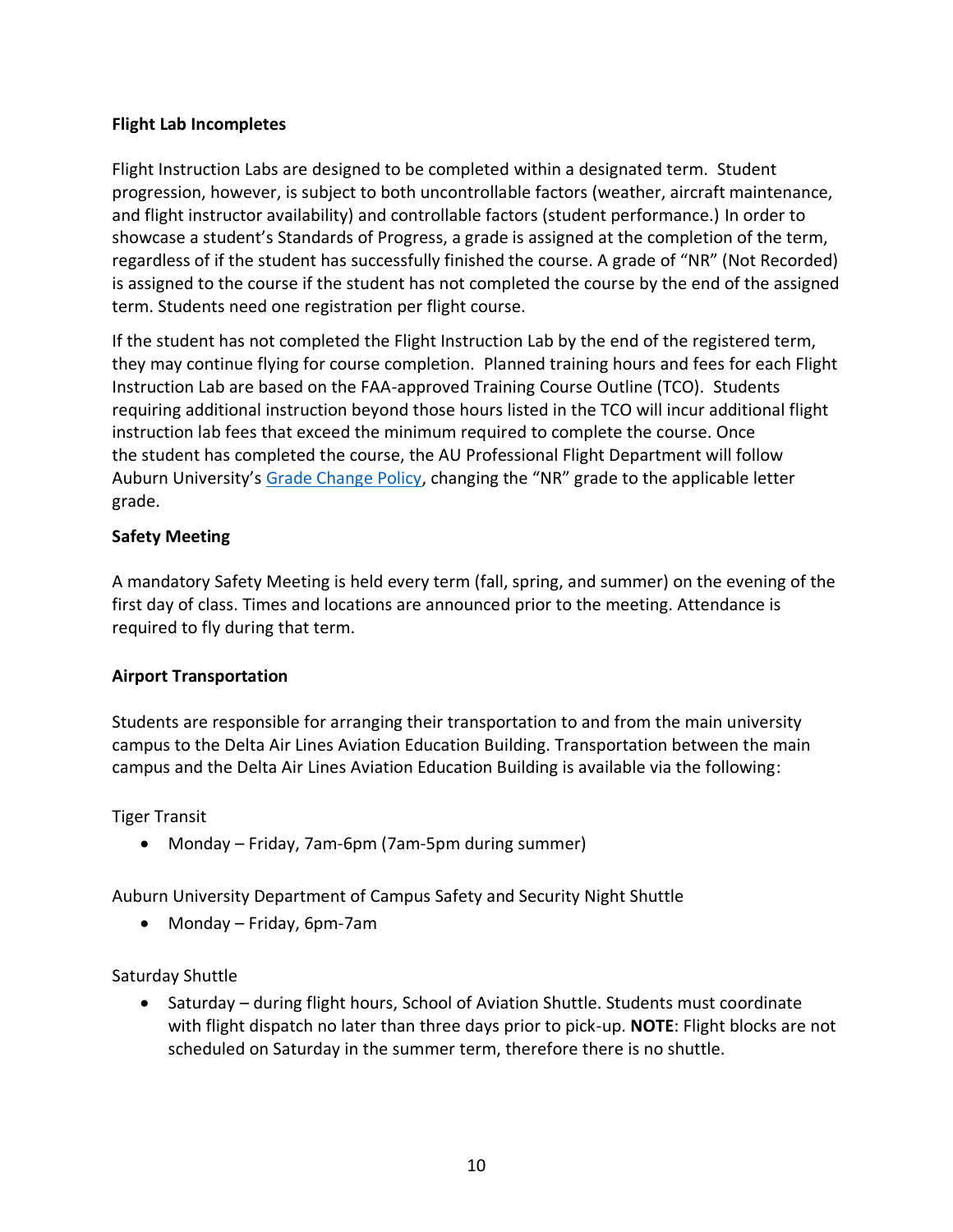# **Flight Lab Fees & Billing**

### **Flight Lab Fees**

Flight lab courses have an associated flight fee established by the School of Aviation prior to the start of the academic year. Flight fees cover aircraft, flight simulation, flight instructor, and FAA knowledge exam fees. The training hours and fees outlined in the [Auburn University Bulletin](https://bulletin.auburn.edu/undergraduate/collegeofliberalarts/departmentofaviation/) are the minimum to complete the flight lab course. Students requiring additional instruction will incur additional flight lab fees. Unexpected large changes in fuel prices may necessitate the additional of a fuel surcharge for all training airplane usage.

### **Billing**

Students are billed monthly through their Auburn University eBill for all flight related activities. Please note that individual charges are not itemized on the eBill.

#### **Repeated/Review Activities**

Repeated or review flight activities are billed at the same rate as all other flight activities at the student's expense.

#### **Individual Invoices**

Students may use Talon (ETA) to review invoices for each flight activity and share information with parents and family members. Only students have access to Talon (ETA)

- Student logs-in to Talon
- Hover over the brief case logo on the far right
- Click on "Debit Account"

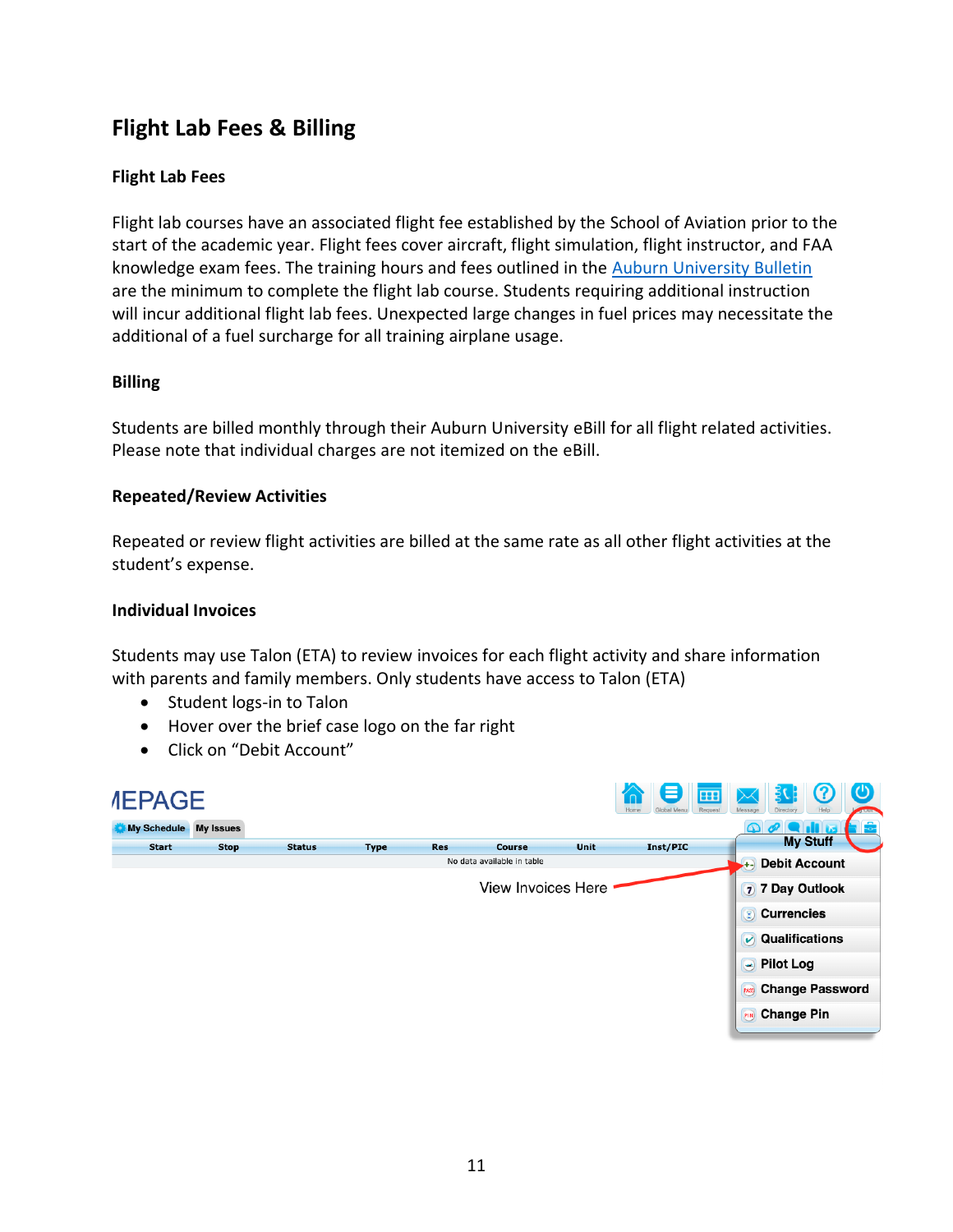### **eBill/Payment**

Students are encouraged to [add their parent or family members as an authorized user](https://familyportal.auburn.edu/posts/2797) to their eBill account. Flight charges are sent to the eBill monthly as a lump sum for all activities completed that month.

To grant access, students must:

- 1. Log in to AU Access
- 2. Select the My Finances Tab
- 3. Select the eBill logo
- 4. In the right-hand column, you will see "Authorized Users". Students are permitted to add as many authorized users as necessary and can provide as much access to their student financial records as they see fit.

Student Financial Services is able to release some student education records (including billing and payment records such as the student tuition bill, payment history, or tax information) to parents/guardians with the written consent of the student by way of setting them up as Authorized Users. Please note that neither Student Financial Services nor Professional Flight is authorized to add or edit authorized user information. Furthermore, authorized users for billing and payment purposes are not granted access to enrollment records, grades, financial aid information or other student records.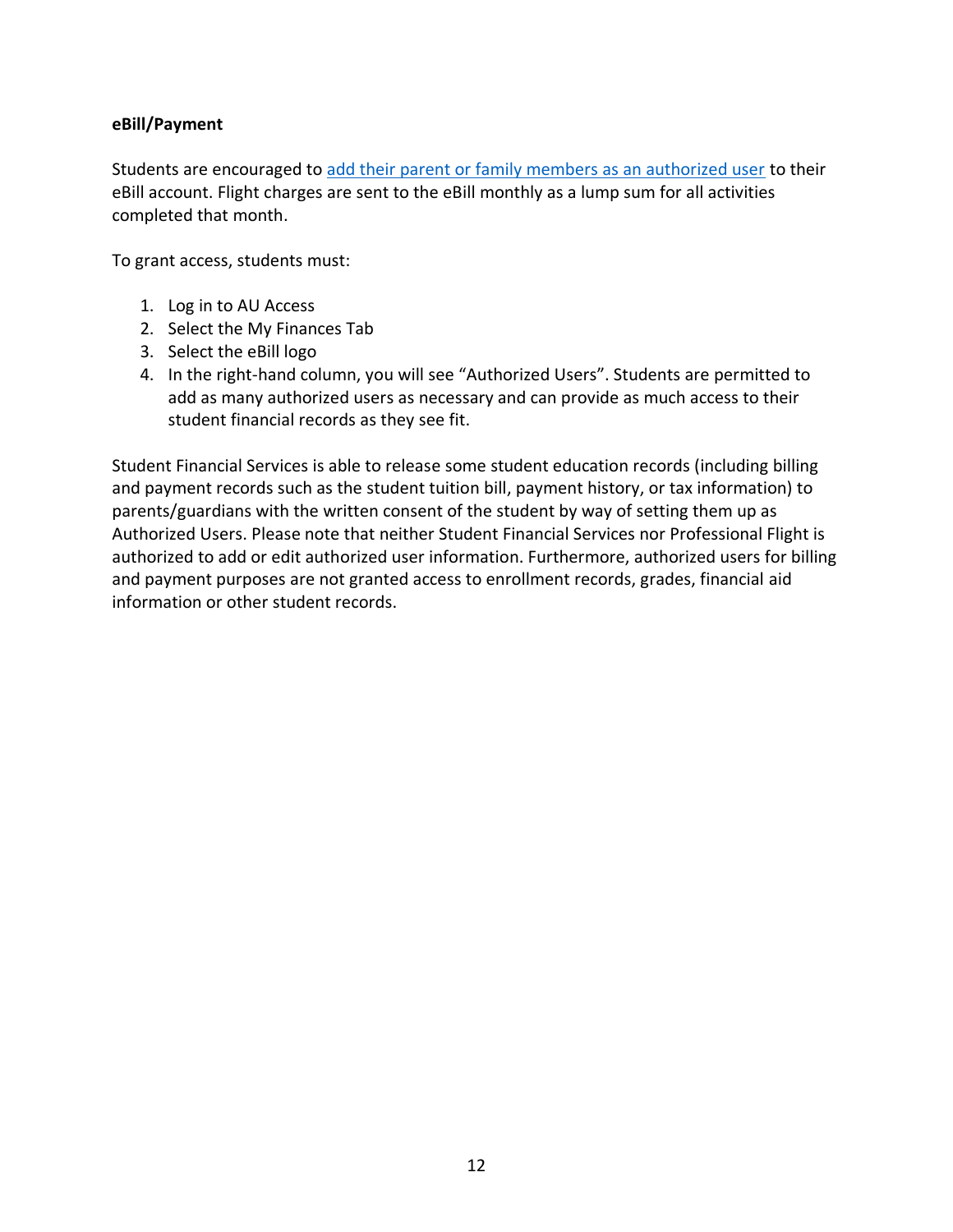To view E-Bill Charges as an Authorized User:

- Visi[t ebill.auburn.edu](https://secure.touchnet.net/C20021_tsa/web/login.jsp)
- Login to account

### **Click on "View Activity"**

| Make Payment Help                                                                                                                                                                                                                                                                                                                                             |                                                                  |                                              |                                                                                                                                                                                                       |
|---------------------------------------------------------------------------------------------------------------------------------------------------------------------------------------------------------------------------------------------------------------------------------------------------------------------------------------------------------------|------------------------------------------------------------------|----------------------------------------------|-------------------------------------------------------------------------------------------------------------------------------------------------------------------------------------------------------|
|                                                                                                                                                                                                                                                                                                                                                               | <b>Student Account</b>                                           | ID: xxxxx7818                                | <b>Tuition Protection Purchase</b>                                                                                                                                                                    |
| ee structure have been established regardless of the<br>Tuition and fees will not be altered in the event that the<br>changed for any course for all or part of the<br>nains committed to offering the highest quality academic<br>aintain the high quality of instruction that students expect<br>grees, regardless of the mode of course delivery. Auburn's | Balance                                                          | \$16,891.11<br>View Activity<br>Ma se Paymer | You still have time to add tuition protection! Get reimbursed for non-<br>refundable tuition and on/off-campus housing expenses, receive protection for<br>other school expenses and more.<br>Add Nov |
| o teach courses, and the course curricula will continue to<br>outcomes that faculty have established.                                                                                                                                                                                                                                                         | <b>Statements</b>                                                |                                              | Contact us today for questions 877-794-6603                                                                                                                                                           |
| d payments will be assessed processing fee beginning                                                                                                                                                                                                                                                                                                          | Your latest eBill Statement<br>(12/15/21) Statement: \$17,481.11 | View Statements                              | My Profile Setup                                                                                                                                                                                      |
| isly used a credit or debit card to pay university e-bills.<br>ild consider alternative methods of payment to avoid a fee<br>to cover the third-party cost of processing those payments.                                                                                                                                                                      | Your latest 1098-T Tax statement<br>2020 1098-T Statement        | Verw Statements                              | <b>Authorized Users</b>                                                                                                                                                                               |
| tive December 1, 2019, is initiated by a third-party payment.<br>n does not receive any portion of the fee. Auburn continues<br>riendly methods of paying tuition for those who choose not<br>it card, which include check, e-check and cash. These<br>Iditional fees. We also continue to offer easy alternative                                             |                                                                  |                                              | Personal Profile                                                                                                                                                                                      |
| installments.<br>about the credit card convenience fee or any of the<br>lable, please visit the Student Financial Services website<br>du/administration/business-finance/sfs/ccc-fee.html                                                                                                                                                                     |                                                                  |                                              | ⊟<br><b>Payment Profile</b>                                                                                                                                                                           |
| <b>OTICE****</b>                                                                                                                                                                                                                                                                                                                                              |                                                                  |                                              | <b>Security Settings</b>                                                                                                                                                                              |
| of aid and completion of all disbursement requirements,<br>sbursed to your student billing account just prior to the<br>. If the financial aid amount disbursed exceeds the amount<br>be refunded according to university policy.                                                                                                                             |                                                                  |                                              | <b>Consents and Agreements</b>                                                                                                                                                                        |
| ebill statement DOES NOT imply that the student has<br>ileted other requirements. If you wish to decline aid shown<br>go to the Financial Aid Award link in AU Access.                                                                                                                                                                                        |                                                                  |                                              | Auto Bill Pay<br>fisil                                                                                                                                                                                |
| all or a portion of your federal financial aid that has already<br>omit a written request via email to the Office of Student<br>7@auburn.edu within fourteen (14) calendar days of the<br>tent. If the aid is canceled, all charges to which the aid<br>ds resulting from the aid disbursement will be immediately                                            |                                                                  |                                              |                                                                                                                                                                                                       |
| 22<br>J policy, all refunds are sent via Direct Deposit to an<br>ry the student. You may submit or update your banking<br>U Access. Click the My Finances tab. Click the Banking<br>ation link in the My Finances column. Click update and<br>s. Any credit balance on an account that is caused by<br>redit card will result in a credit back to the card.   |                                                                  |                                              |                                                                                                                                                                                                       |

### **Click on "Term" of choice to view charges (all flight related activities that month)**

|                   | <b>Account Activity</b><br>Filter activity by | Full account activity        | v           | View Activity |                                           |                       |                             |  |  |
|-------------------|-----------------------------------------------|------------------------------|-------------|---------------|-------------------------------------------|-----------------------|-----------------------------|--|--|
|                   | <b>Student Account Balance</b>                |                              |             |               | \$16,891.11                               |                       |                             |  |  |
|                   |                                               | \$258.34<br>> Spring 2022    |             |               |                                           |                       |                             |  |  |
|                   | > Fall 2021<br>\$3,139.22                     |                              |             |               |                                           |                       |                             |  |  |
| <b>Click Term</b> | Summer 2021<br>$\checkmark$                   |                              |             |               |                                           |                       | \$13,493.55                 |  |  |
|                   | Excel<br>Print<br><b>Account Activity</b>     | PDF                          |             |               |                                           | Search:               |                             |  |  |
|                   | <b>Description</b>                            |                              | Code        | Date IF       | Charges                                   |                       | Credits/Anticipated Credits |  |  |
| Flight            | Flight July 2021                              |                              | AV04        | 9/15/21       | \$5,804.00                                |                       |                             |  |  |
| Charges           | <b>Check Payment</b>                          |                              | 9000        | 8/16/21       | $\sim$                                    |                       | \$93.95                     |  |  |
|                   | Flight June 2021                              |                              | AV04        | 7/30/21       | \$5,155.90                                |                       |                             |  |  |
|                   | Flight May 2021                               |                              | AV04        | 7/7/21        | \$3,067.60                                |                       |                             |  |  |
|                   | Refund of Credit Balance                      |                              | <b>RFNC</b> | 6/21/21       | \$862.15                                  |                       |                             |  |  |
|                   |                                               | BKSTR ALL ACCESS MATH1680    | <b>BK52</b> | 6/3/21        | \$89.95                                   |                       |                             |  |  |
|                   |                                               | BKSTR ALL ACCESS SCMH1011    | <b>BK52</b> | 6/3/21        | \$38.50                                   |                       |                             |  |  |
|                   |                                               | BKSTR ALL ACCESS SCMH1010    | <b>BK52</b> | 6/3/21        | \$45.50                                   |                       |                             |  |  |
|                   | <b>Check Payment</b>                          |                              | 9000        | 6/3/21        | $\sim$                                    |                       | \$5,000.00                  |  |  |
|                   |                                               | AU Employee Dependent Waiver | 6413        | 5/24/21       | $\sim$                                    | \$210.00              |                             |  |  |
|                   | <b>Electronic Check Payment</b>               |                              | 9029        | 5/11/21       | $\sim$                                    |                       | \$5,000.00                  |  |  |
|                   |                                               | AU Employee Dependent Waiver | 6413        | 4/15/21       | in.                                       |                       | \$2,310.00                  |  |  |
|                   | > Tuition                                     |                              |             |               | \$5,680.00                                |                       |                             |  |  |
|                   |                                               |                              |             |               |                                           | <b>Total Charges:</b> | \$20,743.60                 |  |  |
|                   |                                               |                              |             |               | <b>Total Credits/Anticipated Credits:</b> |                       | \$12,613.95                 |  |  |
|                   |                                               |                              |             |               |                                           |                       |                             |  |  |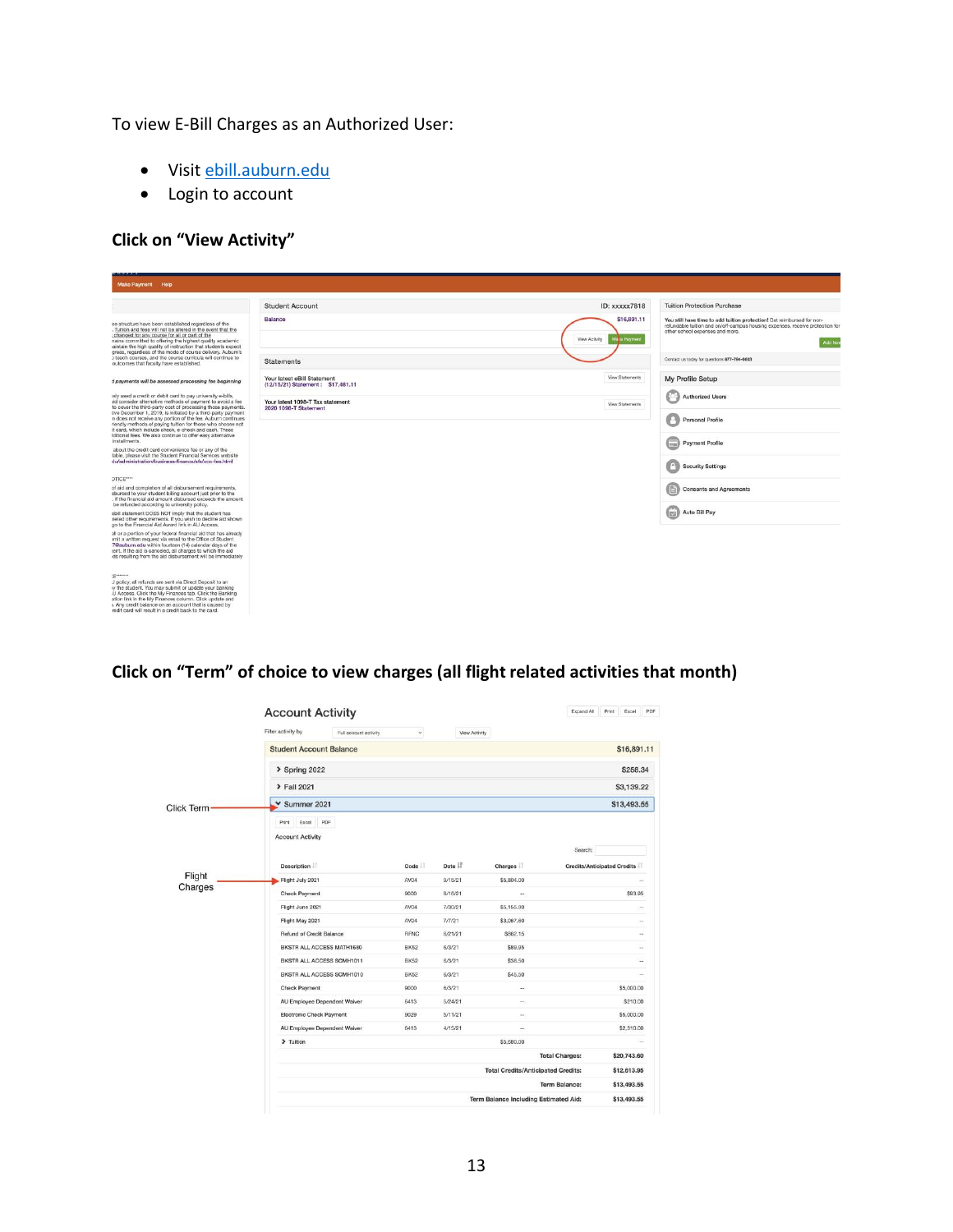# **Attendance Policy**

### **Absences**

Flight blocks are treated like any other academic class and attendance is expected. Absence notifications must be made 3 days in advance, and the [absence notification form](https://auburn.qualtrics.com/jfe/form/SV_dcMd4mWq2cZ9zQV) must be used. The form is available on the [School of Aviation website under Current Students.](https://cla.auburn.edu/aviation) It is the responsibility of the student to follow up with Professional Flight to see if the absence has been excused. Please see th[e Auburn University Bulletin](https://bulletin.auburn.edu/Policies/Academic/classattendance/) for a list of excusable absences.

Students should familiarize themselves with the [Auburn University Academic Calendar](https://auburn.edu/main/auweb_calendar.php) each semester.

### **No-Show Policy**

A no-show charge is applied to any unexcused absence without 3 days notice. No show charges are as follows: \$200 for a dual flight lesson, \$125 for solo flight lesson, \$100 for a dual ground lesson.

A final grade penalty of 5 points may be deducted for unexcused absences and unexcused noshow absences.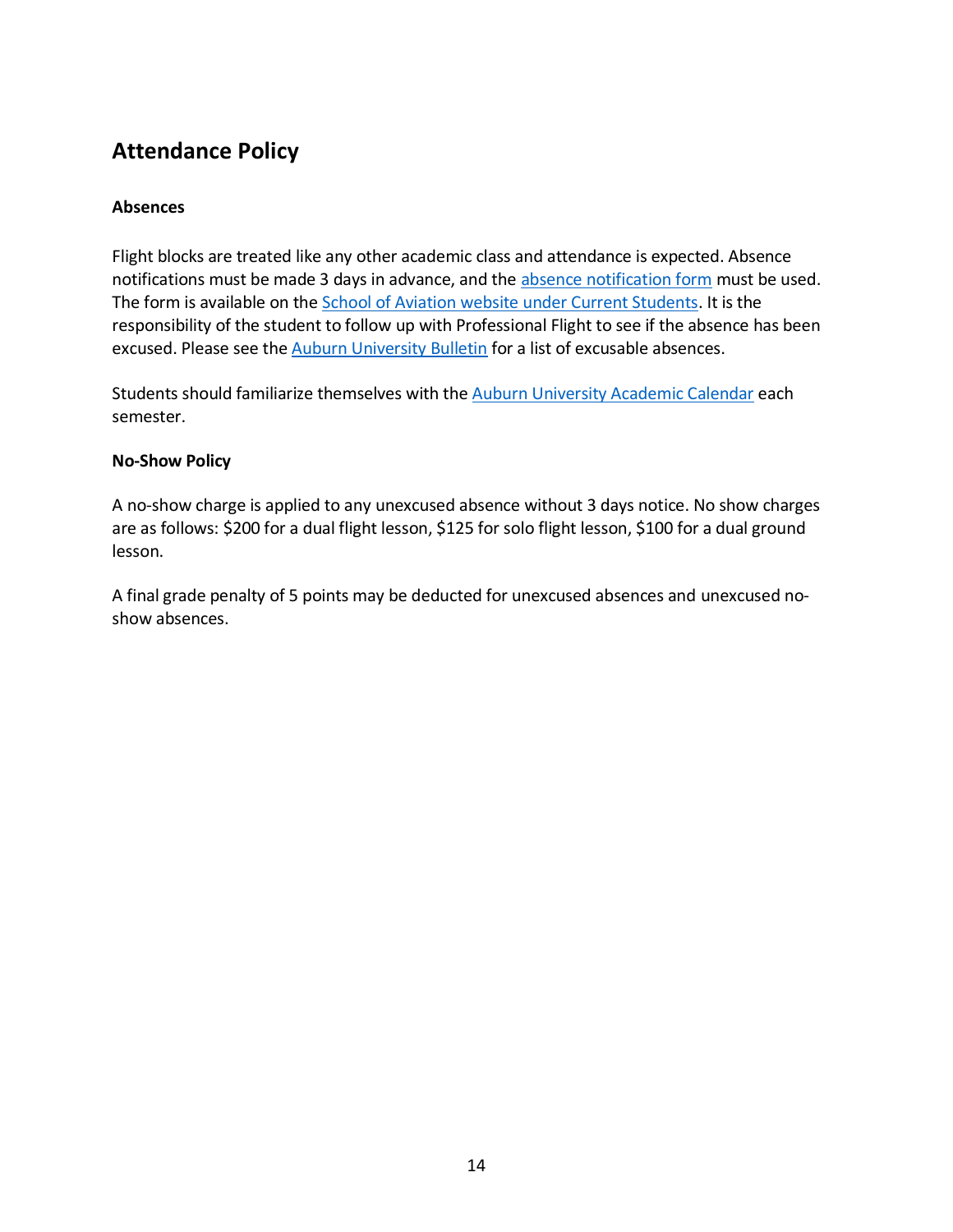## **Student Resources**

### **Degree Works**

Aubur[n DegreeWorks](https://dw.auburn.edu/Dashboard/) is an online program that compares your academic achievement to your major requirements as found in the Auburn Bulletin. You can use it to track your academic progress toward a degree, review the requirements you have satisfied, and plan the courses you can take to complete your remaining requirements.

### **Academic Support**

If students have any concerns about their academic progress, it is highly recommended they schedule a time to meet with their advisor as soon as possible through [Advise Assist.](https://adviseassist.campus.eab.com/)

The advisors can assist in referrals t[o Academic Support,](http://academicsupport.auburn.edu/) th[e Office of Accessibility,](https://accessibility.auburn.edu/Home/CampusAccessibility) or other campus resources.

### **Scholarships**

Students should make themselves aware of undergraduate scholarship opportunities. Information regarding scholarship application processes, dates, etc. is available on the university scholarship page. University scholarship applications are due through AUSOM by February 1st each year. A list of public scholarships for aviation students is available through ALPA's Cleared to Dream website (http://clearedtodream.org). Faculty and staff will forward additional scholarship notices received from industry to students via email.

### **Financial Aid**

[Student Financial Services](https://www.auburn.edu/administration/business-finance/sfs/) can provide additional support for student funding, including financial aid. Students needing additional financial support should reach out to Student Financial Services directly for support. If a student needs an updated Cost of Attendance, please contact the Chief Flight Instructor and include your student identification number so that the request may be started.

### **GI Bill/Veteran's Benefits**

Students planning to use benefits should contact the Auburn Veteran's Resource Center.

Please contact them at (334) 844-8167, veterans@auburn.edu or online at [veterans.auburn.edu.](http://veterans.auburn.edu/)